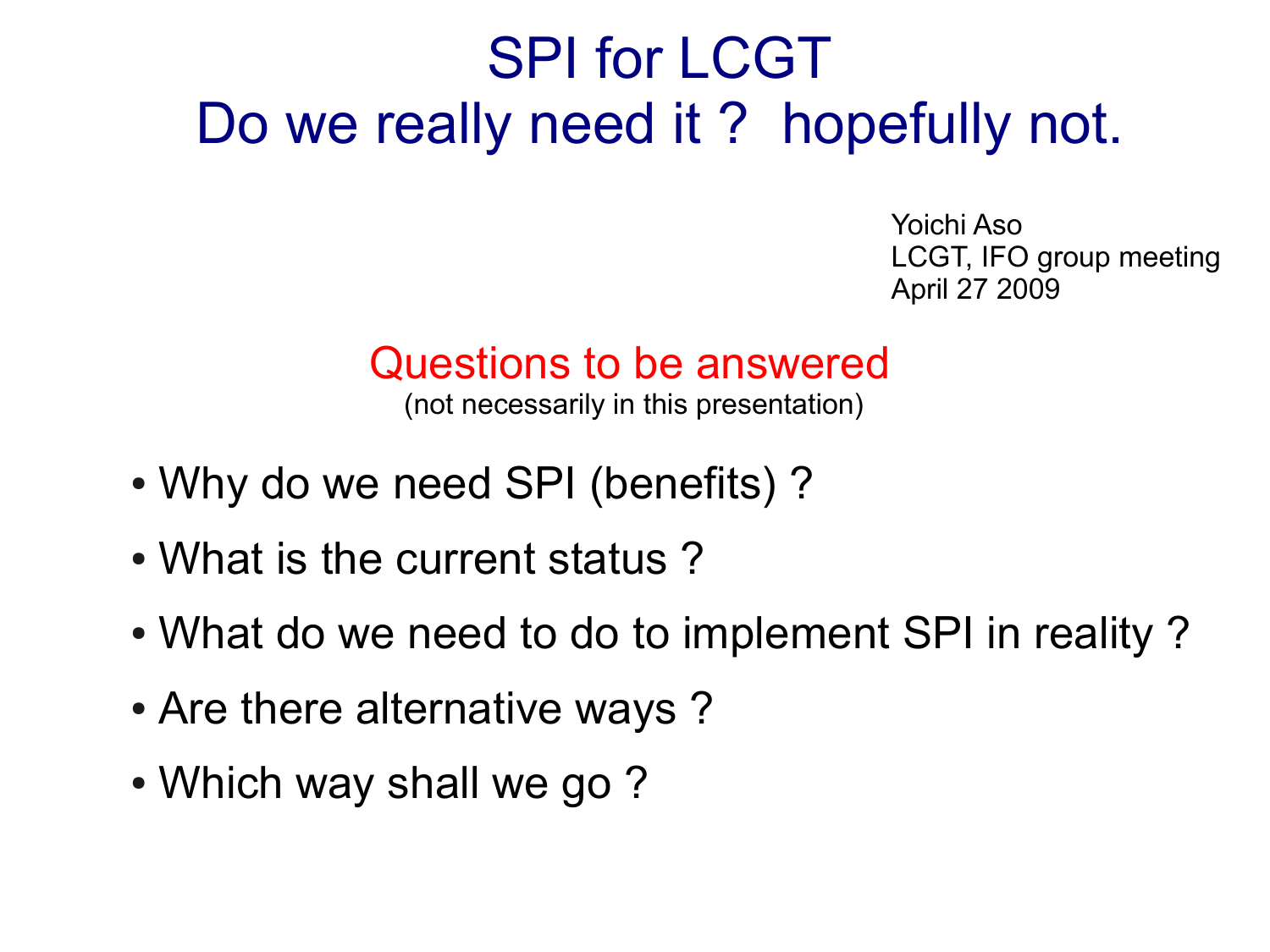# Why do we need SPI ?

Reduction of the RMS mirror motion

- Easy lock acquisition
- Improve stability
- Up-conversion noise
- Other noises coupled with the RMS

## Vibration Isolation

- Actually reduce seismic noise
- Heat link vibration

This is the motivation for LCGT SPI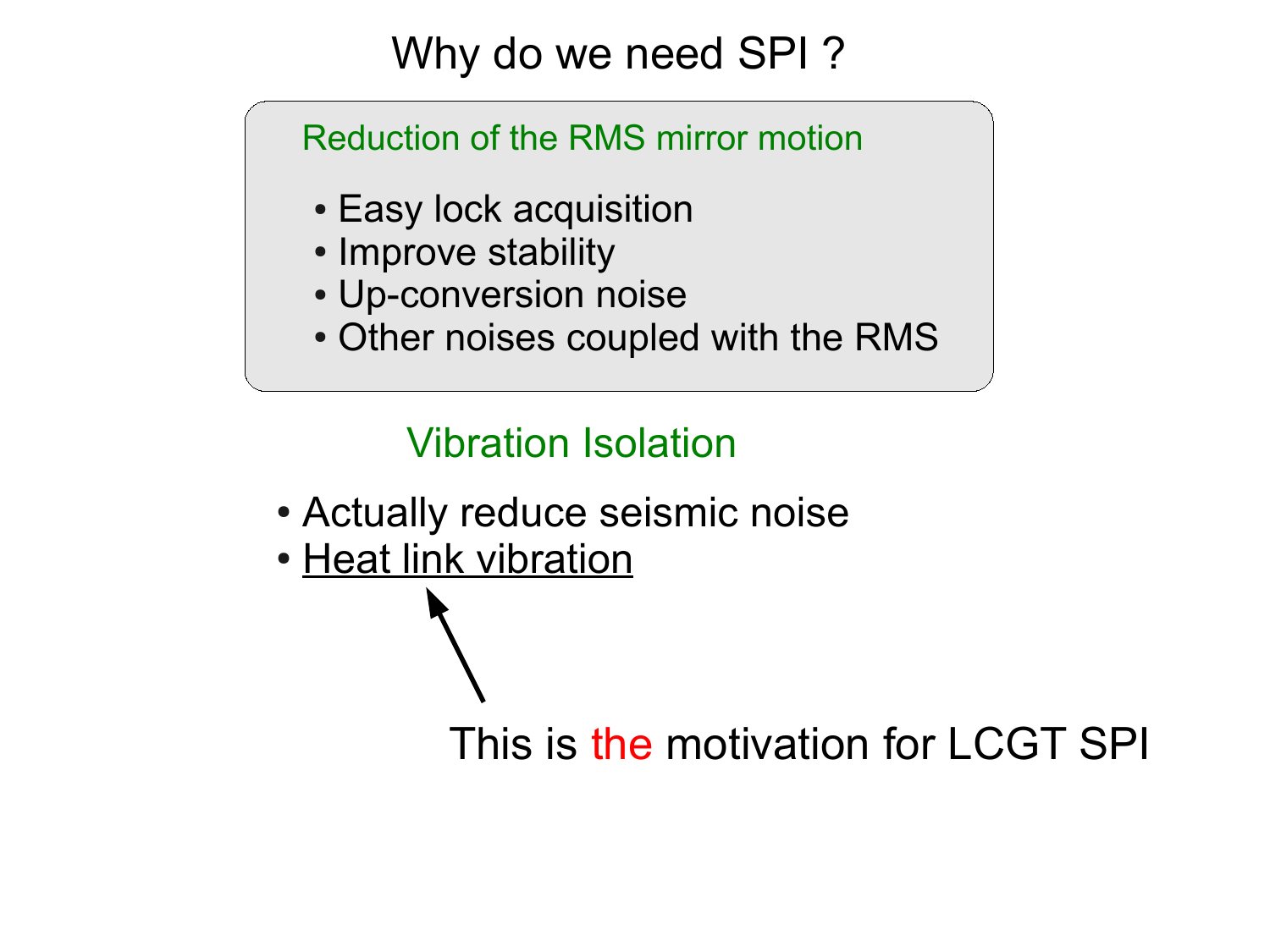## Current Status

- A proof of concept experiment by Aso
- Up to 40dB seismic noise reduction below 10Hz

Assumptions:  $10^{-6}$ • 40dB suppression of horizontal  $10^{-8}$  vibration by SPI everywhere. **Seismic Noise Without SPI**  $\begin{array}{c}\n\boxed{\frac{12}{12}} & 10^{-10} \\
\hline\n\end{array}$   $\begin{array}{c}\n\boxed{\frac{12}{10}} & 10^{-12} \\
\hline\n\end{array}$   $\begin{array}{c}\n\boxed{10^{-16}} \\
\end{array}$  $\cdot$  Vertical vibration coupling = 1%  $10^{-12}$ **LCGT Target Sensitivity**  $10^{-14}$  $10^{-16}$ **Seismic Noise**  $10^{-18}$ With SPI  $10^{-20}$  $10$ 50  $0.1$ Frequency [Hz]

LCGT estimate

### No SPI work since 2006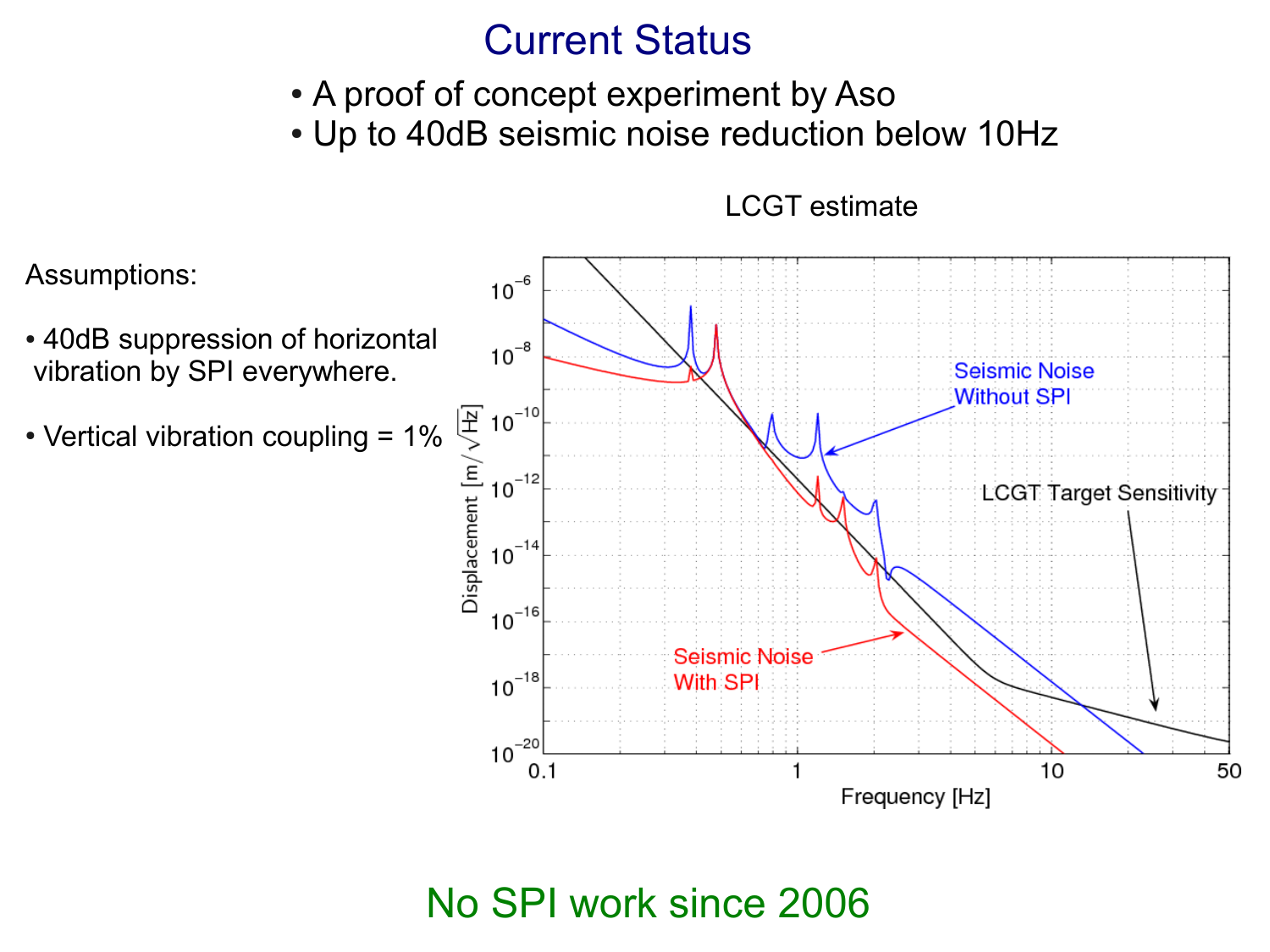# What do we need for LCGT SPI ?

Design of the SPI mass.

- Independent alignment from the main IFO (compound mirror)
- Cryo-compatible design
- What kind of mirror?
- $\cdot$  Thermal noise ?
- No detailed plan for this

#### Other issues

- SPI does not provide vertical/rotational vibration isolation (Couplings from other degrees of freedom limit the SPI performance)
- Input optics for SPI
- Laser frequency shift
- Larger diameter beam tubes are required.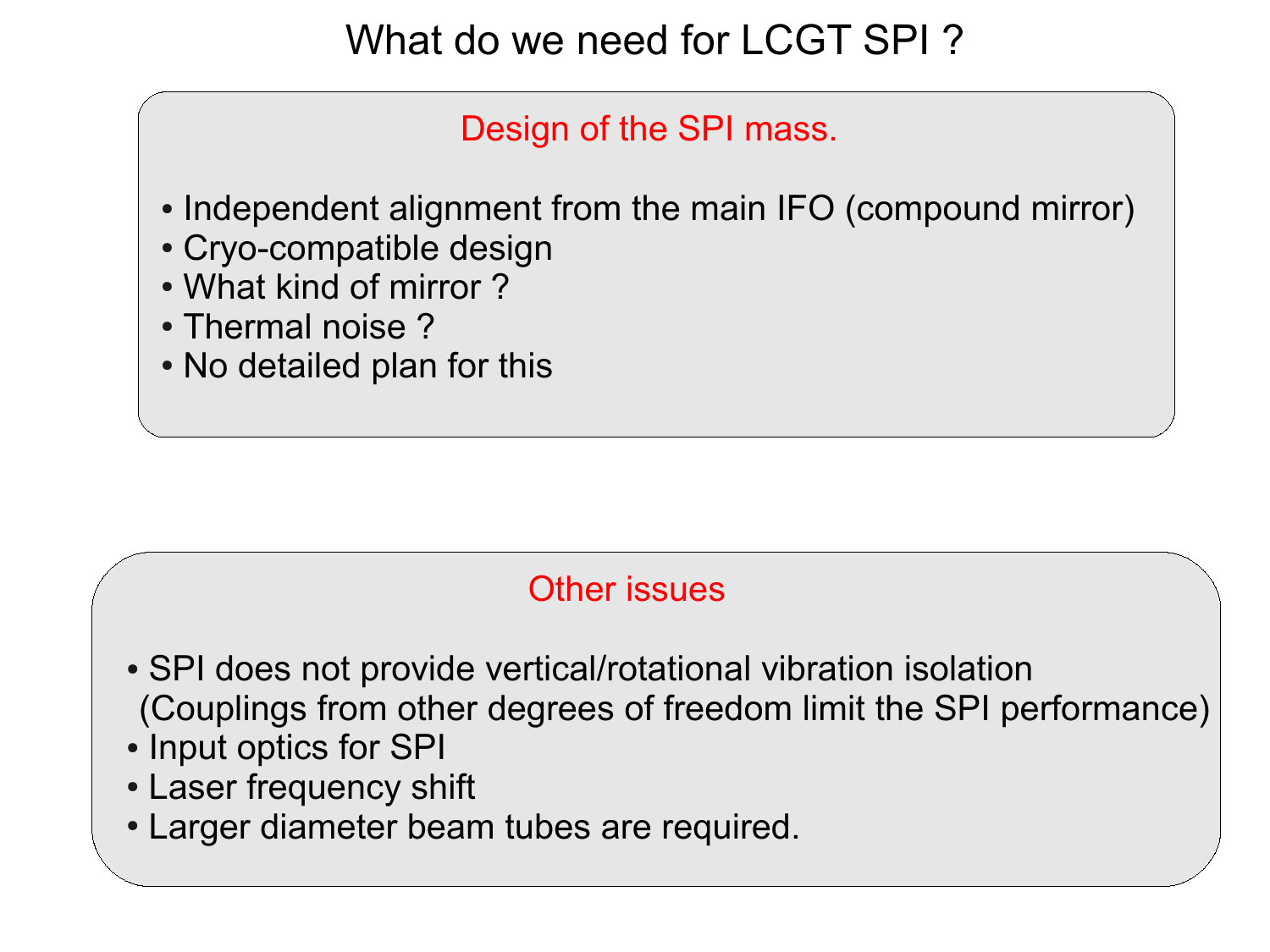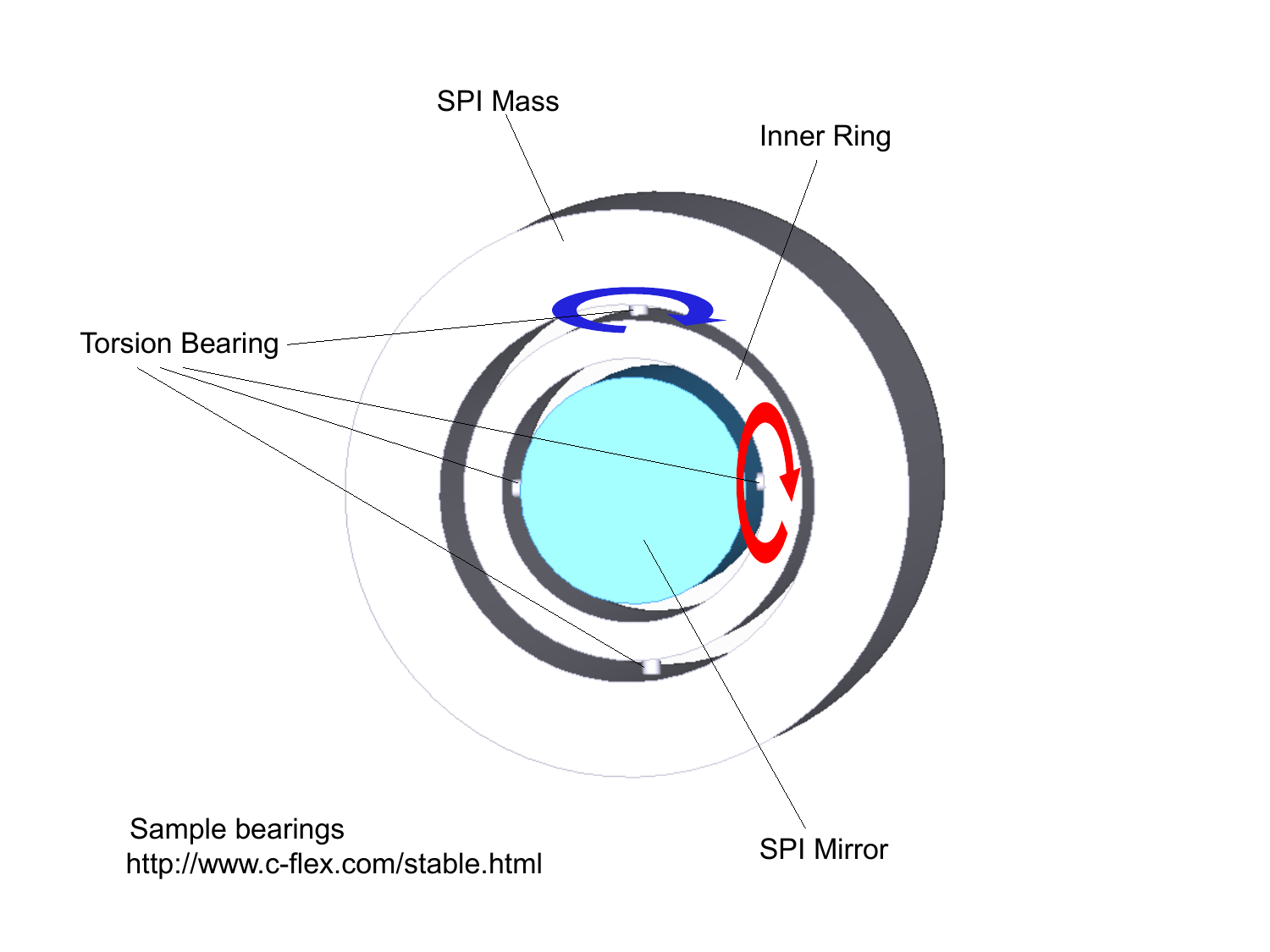# Alternative Solutions

Lock acquisition: Deterministic Lock Procedure Pre-lock arms by green laser injection from the end mirrors Pseudo-Random Noise Interferometer

Stability, RMS reduction: Hierarchical control (feedback to upper stages) Adaptive noise canceling

Heat link vibration

LCGT specific

- •Better heat link isolation
- ●Local SPI
- •Local SPI on the heat link anchor
- Active vibration isolation of cold head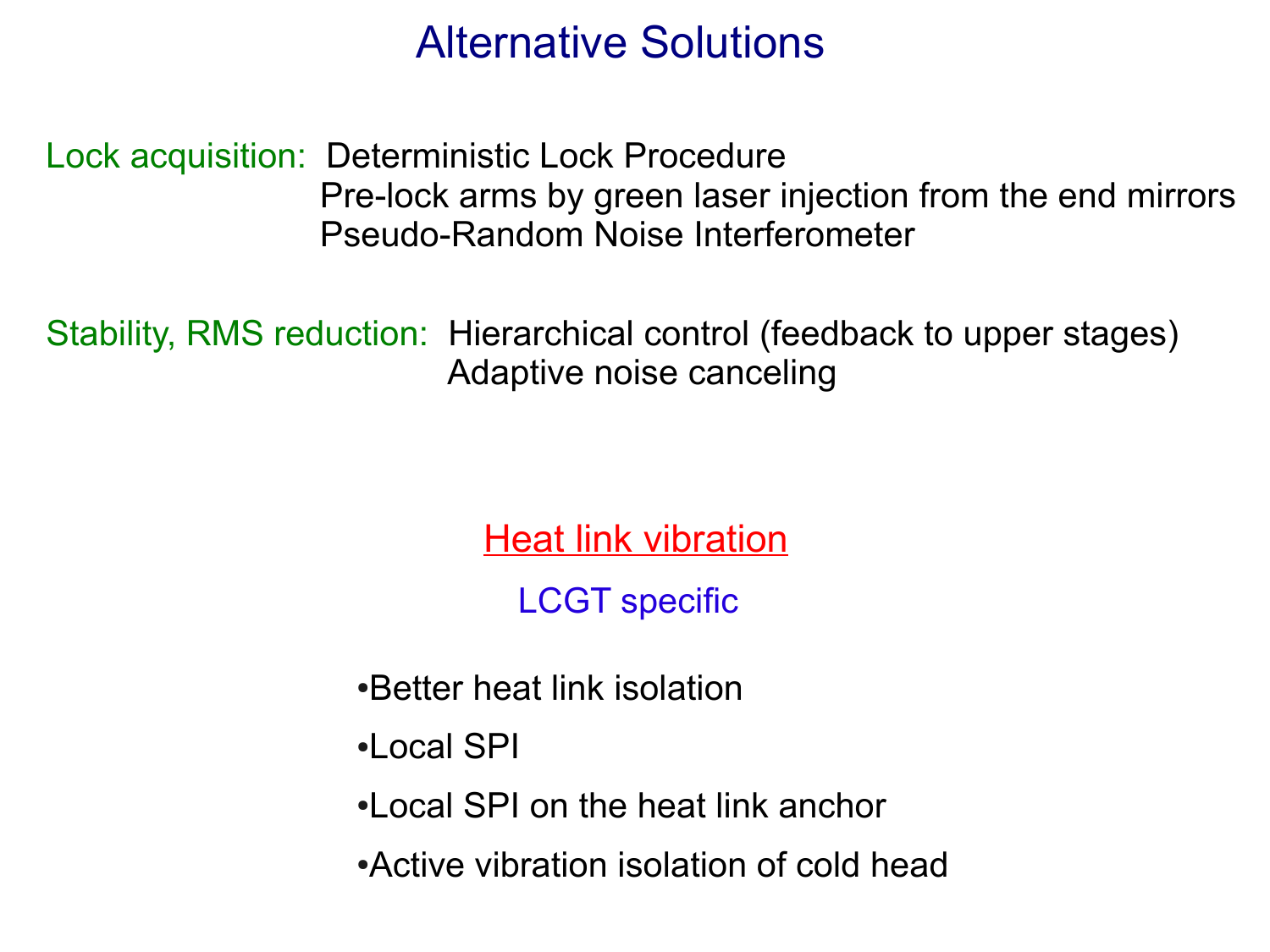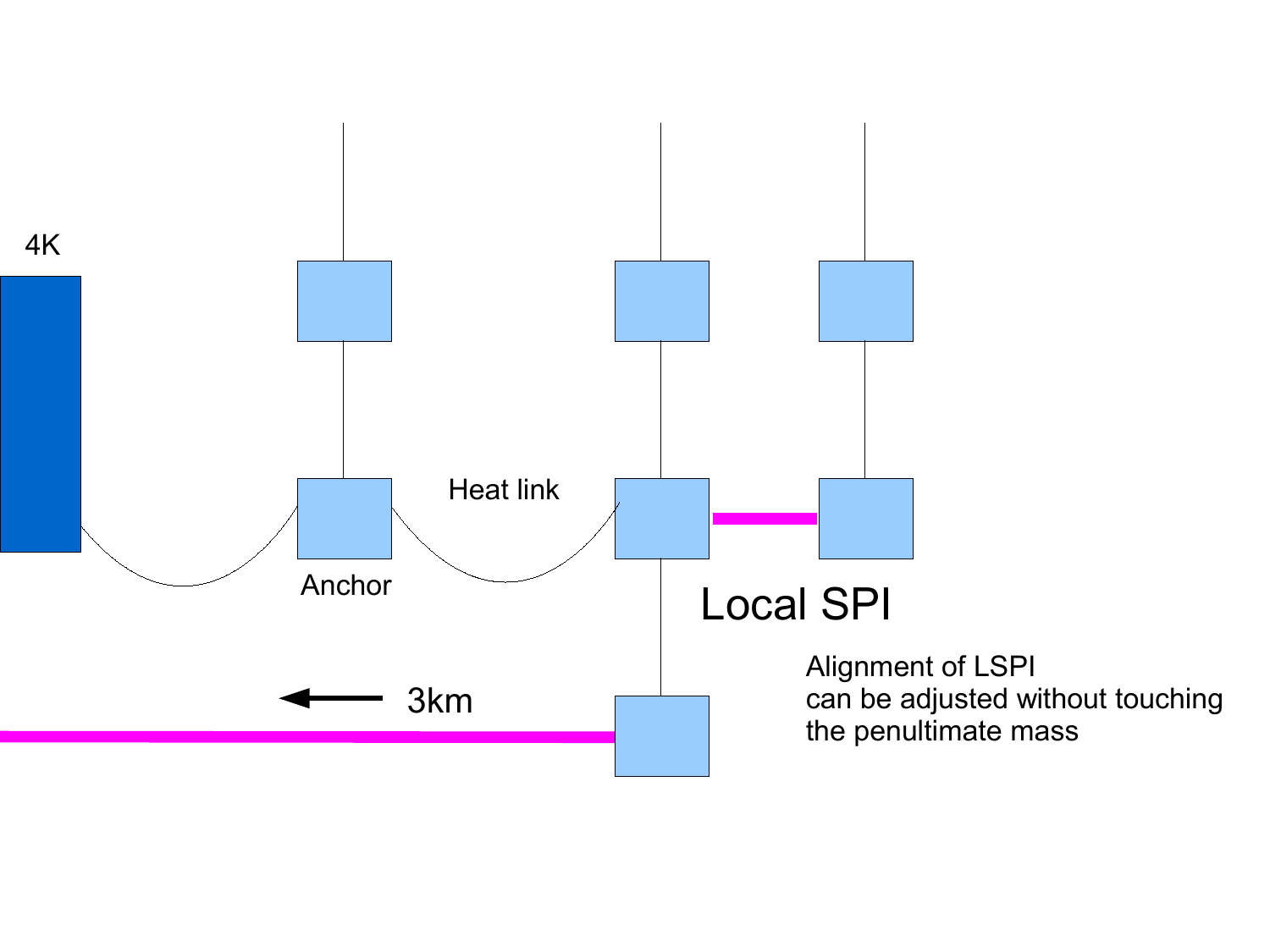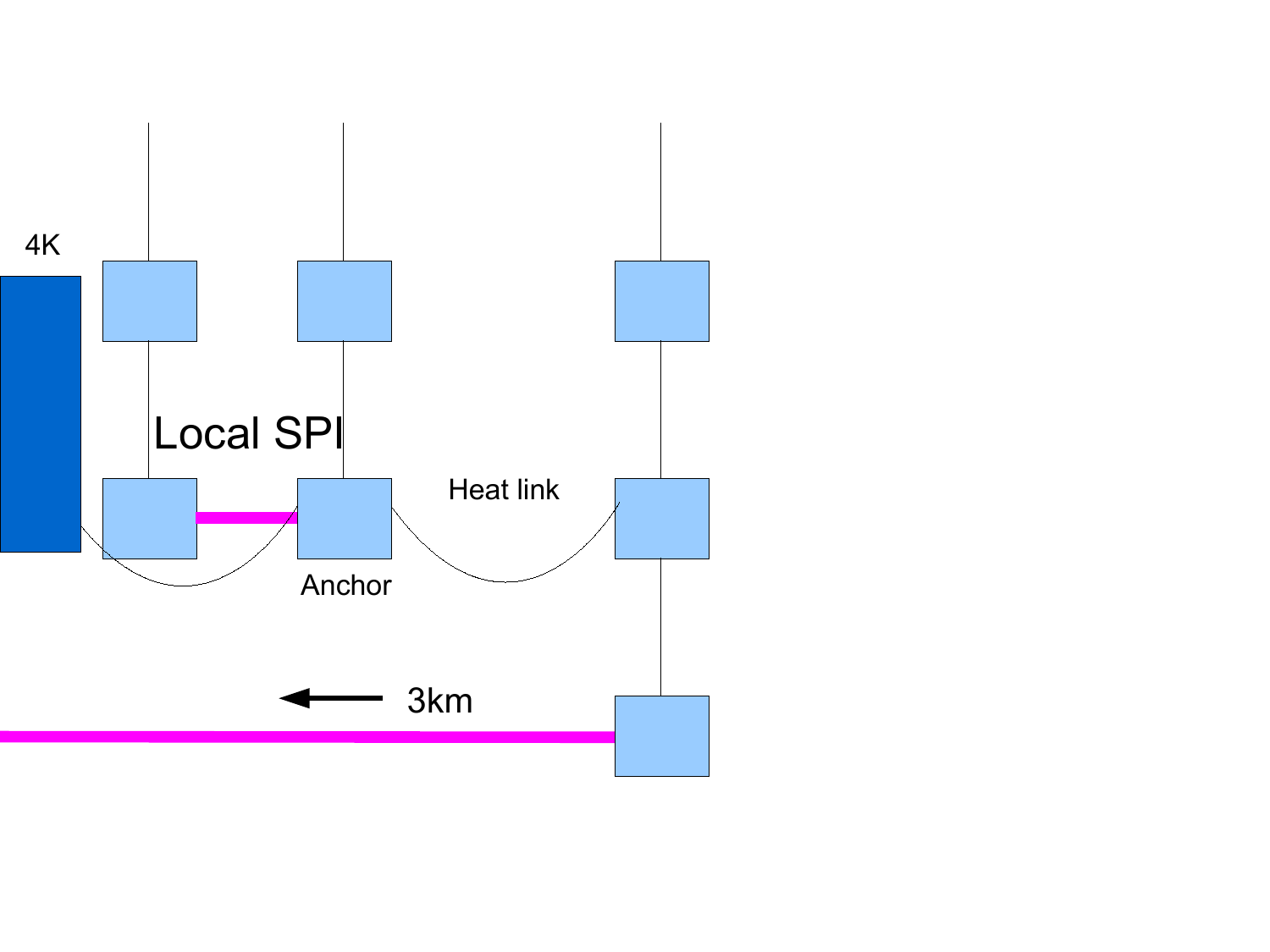

Copy the quietness of the proof mass to the anchor mass